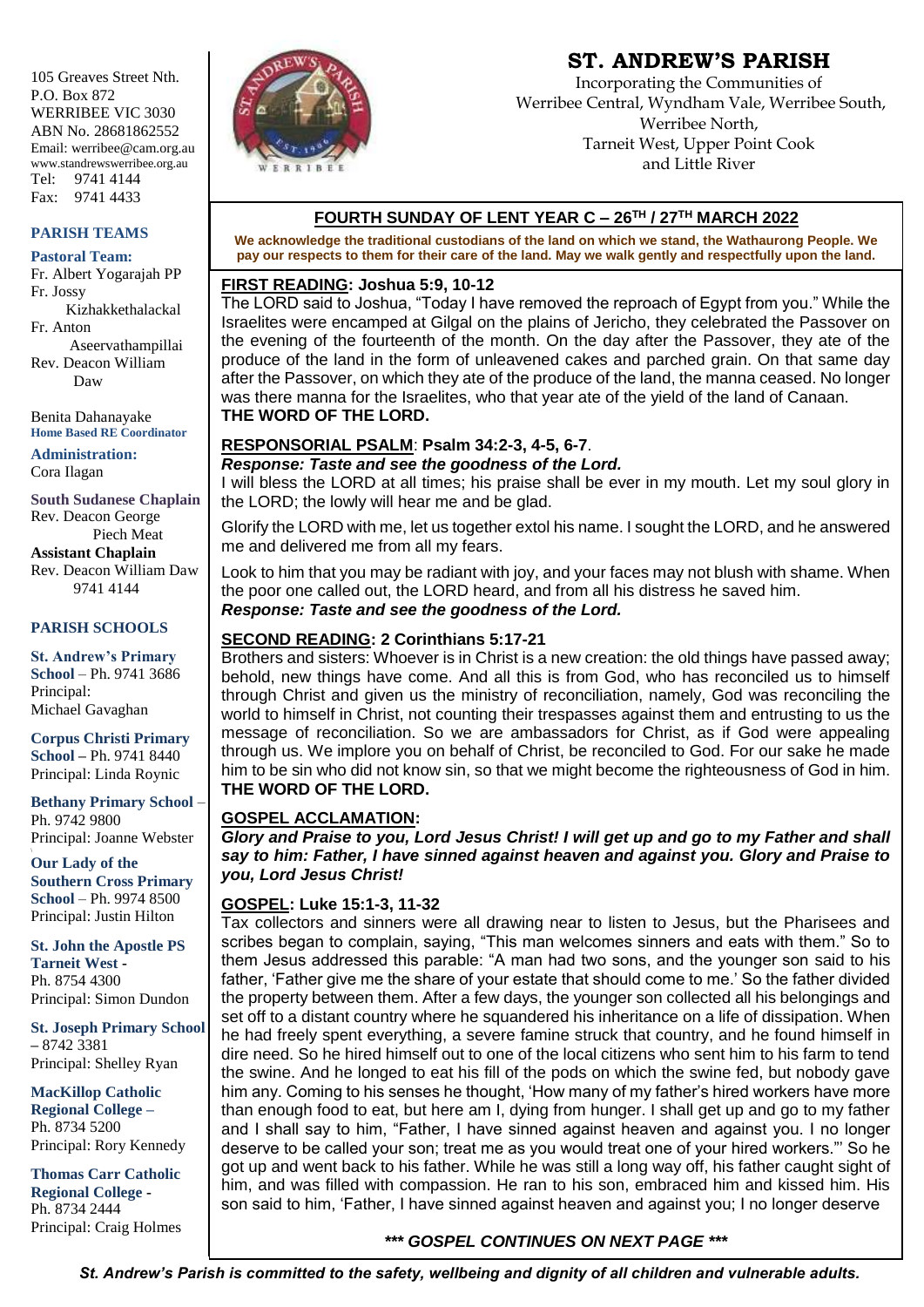*GOSPEL CONTINUES . . .* to be called your son.' But his father ordered his servants, 'Quickly bring the finest robe and put it on him; put a ring on his finger and sandals on his feet. Take the fattened calf and slaughter it. Then let us celebrate with a feast, because this son of mine was dead, and has come to life again; he was lost, and has been found.' Then the celebration began. Now the older son had been out in the field and, on his way back, as he neared the house, he heard the sound of music and dancing. He called one of the servants and asked what this might mean. The servant said to him, 'Your brother has returned and your father has slaughtered the fattened calf because he has him back safe and sound.' He became angry, and when he refused to enter the house, his father came out and pleaded with him. He said to his father in reply, 'Look, all these years I served you and not once did I disobey your orders; yet you never gave me even a young goat to feast on with my friends. But when your son returns who swallowed up your property with prostitutes, for him you slaughter the fattened calf.' He said to him, 'My son, you are here with me always; everything I have is yours. But now we must celebrate and rejoice, because your brother was dead and has come to life again; he was lost and has been found.'" **THE GOSPEL OF THE LORD.**



*GOSPEL REFLECTION*: In the midst of Lent we are given a moment for rejoicing, Laetare Sunday. All of the readings provide us with reasons for rejoicing. The overarching theme is the prodigal goodness of God. The responsorial psalm sets the context for the reflections. The other readings show how needy people were showered with divine favour. Even in the midst of this rejoicing, we find a challenge. We must undergo a change of heart if we are to rejoice in God. The goodness of God is strikingly portrayed in the radically new image of father. This is a God who allows us to follow our own dreams, who is partial to no one, who faithfully and patiently waits for us to return, who gently corrects our misperceptions. God

longs to be reconciled with us even more than we long to be reconciled with God. The challenges placed before us set out some of the conditions required if we are to be a new creation. We are called to a profound and total reconciliation, first with God and then with each other. Christ was identified with sin so that we might be identified with God's righteousness. Reconciliation requires that we be open to giving and receiving forgiveness. It requires that we both remember and forget. We must always remember the causes of alienation, so that we not succumb to them again. However, we must forget the resentment that we felt so that we not allow it to influence our lives. *Dianne Bergant CSA*

**PRAYER AT HOME:** This line from the gospel is particularly apt during Lent, the time of repentance. Use it often this week: *Father, I have sinned against heaven and against you. Forgive me.*

**VOCATION VIEW:** God welcomes us home with extravagant love. Let the call to holiness draw you home into a deeper relationship with God.

**RECENT DEATH:** Giuseppe Rigon, Everard Werakoon

**ANNIVERSARY:** Joseph George Vanspall, Joseph Vella, Carlo Battaglia, Salvatore and Rosaria Manera, Frank Buttigieg, Emanuel Xerri

#### **PRAYER FOR THE SICK:** Agata (Tina) Ravaneschi, Joseph Goegan, Joan Milburn

**The names for Prayers for the Sick will be deleted after 3 months. If you have a name you would like to include, please contact the Parish Office.**

**REMINDER: Parishioners please note that names for Recently Deceased, Anniversaries etc. to be included in the Sunday Bulletin must indicate the time of Mass you will be attending for name to be mentioned and request must be at the Parish Office no later than Wednesday afternoon and please address envelopes to the Admin Staff.** 

# **WEEKDAY LITURGY (28 March – 1 st April 2022)**

*Mon: 9.00am Liturgy of the word with Communion Tues: 9.00am Mass*

- *Wed: 9.00am Liturgy of the word with Communion Thurs: 9.00am Mass*
- *Fri: 9.00am Mass followed by Station of the Cross 7.00pm Station of the Cross followed by Mass*
- *Sat: 9.00am Mass followed by Confession*

# **WEEKEND MASSES (2 nd / 3rd April 2022)**

*Sat - 6.00pm Vigil Mass Sun - 8.00am Mass, 9.30am Mass, 11.00am Mass and 5.00pm Mass*







 **on Saturday, 9th April 2022 from 10am till 1pm** *Work* **to prepare our church Ree for Holy Week.** 

de vikil d'ant aber **This is our church, let us take care of it and prepare it for the Lord and for all of us.**

**DAILY ROSARY ON <b>ZOOM** We are inviting you to join us to pray the Rosary at home with the family. Please join us via Zoom Meeting every night at 6.55pm for 7.00 pm start https://us04web.zoom.us/j/2764655672?pwd=bDZuUEJpWVp6bUFVMkJ6bkpRQ0xoZz09

> Meeting ID: 276 465 5672 Password: 9rGLKz *Let us continue to pray together for each other.*

**DAYLIGHT SAVING TIME ENDS NEXT SUNDAY, 3rd APRIL 2022. ADJUST YOUR CLOCK ONE HOUR BACKWARD AT 3.00AM (AUSTRALIAN EASTERN DAYLIGHT) )TIME)**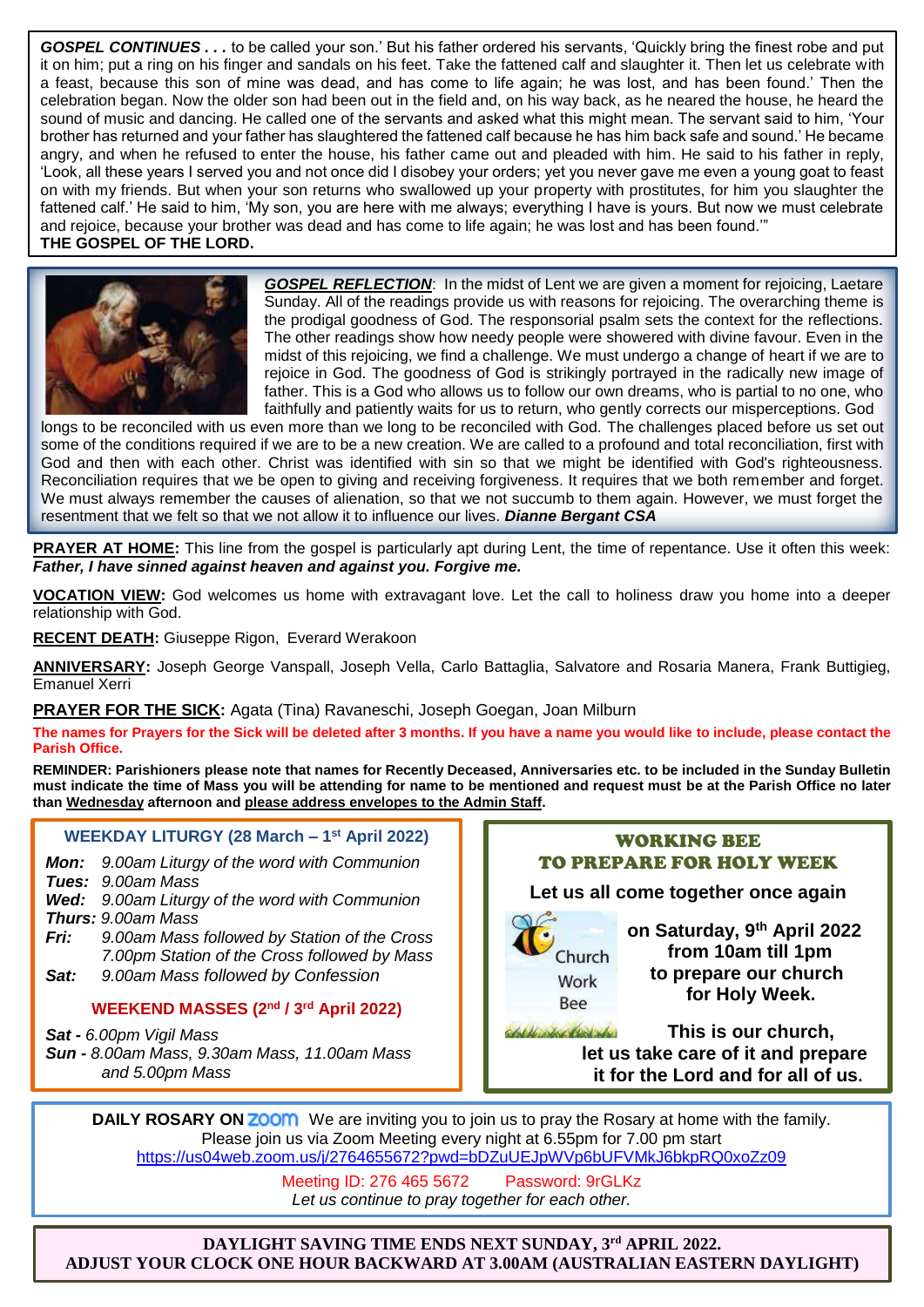# **ROSTERS FOR THE WEEK 28th March – 3 rd April 2022**

|                                             | 6.00pm                   |                                 | 8.00am                          |                                                                                                                             | 9.30am             |                           | 11.00am                                        | 5.00pm                                |
|---------------------------------------------|--------------------------|---------------------------------|---------------------------------|-----------------------------------------------------------------------------------------------------------------------------|--------------------|---------------------------|------------------------------------------------|---------------------------------------|
| <b>LECTORS</b><br>$2nd / 3rd$ Apr           | Josephine<br>Fernando    |                                 | <b>Caroline Simoes</b>          |                                                                                                                             | <b>Powlin John</b> |                           | <b>Clare Taylor</b>                            | <b>Andrew Canet</b>                   |
| <b>MUSIC</b><br>2nd / 3rd Apr               | <b>Phillu and</b><br>Co. |                                 | Tina D'Monte<br>and Red Dubier  |                                                                                                                             | <b>Volunteer</b>   |                           | <b>Missionary</b><br><b>Families of Christ</b> | <b>Sariling Tinig</b><br><b>Choir</b> |
| <b>COMMUNION</b><br><b>SERVICE (MONDAY)</b> |                          | This week:<br><b>Next week:</b> |                                 | <b>Mon 28 Mar:</b><br>Mon 4 Apr:                                                                                            |                    | E. Demate<br>C. Ilagan    |                                                |                                       |
| <b>CLEANER</b>                              |                          | <b>Cleaning:</b><br>Vacumming:  |                                 | <b>Mon 28 Mar:</b><br>C. Camilleri, G. Iaria<br><b>Volunteer</b><br>Fri<br>1 Apr:<br><b>Mon 28 Mar:</b><br><b>Volunteer</b> |                    |                           |                                                |                                       |
| <b>ALTAR CLOTH</b>                          |                          | This week:<br><b>Next week:</b> |                                 | <b>Sun 27 Mar:</b><br>Sun 3 Apr:                                                                                            |                    | J. Francisco<br>C. Demate |                                                |                                       |
| <b>OUR LADY'S STATUE</b>                    |                          |                                 | This week:<br><b>Next week:</b> | <b>Sun 27 Mar:</b><br>Sun                                                                                                   | 3 Apr:             | P. John<br><b>Priya</b>   |                                                |                                       |



## **PROJECT COMPASSION SUNDAY 26th and 27th March 2022**



From her life as a child soldier in the Democratic Republic of Congo, Rosalie is a now a business owner, a community leader and a role model for other ex-combatants seeking to readjust to civilian life. Please donate to



Project Compassion 2022 and help women like Rosalie to succeed in the future, providing hope For All Future Generations. Together, we can help vulnerable communities face their challenges today and build a better tomorrow For All Future Generations. You can donate through Project Compassion donation boxes and envelopes available from your Parish, by visiting lent.caritas.org.au, or by calling 1800 024 413.

## **FLOOD APPEAL SOCIETY OF ST VINCENT DE PAUL**

The floods in Queensland and New South Wales are having a devastating effect on the people living in these regions of Australia. For those wishing to support the long-term recovery work to be undertaken by St Vincent de Paul Society in Queensland and New South Wales, financial donations can be made either directly to either state through: www.vinnies.org.au - Flood appeal - St Vincent de Paul Society - Good Works (vinnies.org.au) or by calling - Queensland - (07) 3010 1000 or New South Wales -(02) 9568 0262

## **CARITAS AUSTRALIA UKRAINE EMERGENCY APPEAL**

The people of Ukraine are living through a crisis that will impact the country for years to come. Caritas Australia has launched an appeal to support Caritas Ukraine and other partners in the region. The appeal will support the provision of clean water, hygiene and food kits to vulnerable families, as well as safe collection centres for families on the move, emergency accommodation and support for distressed children and families.

https://www.caritas.org.au/donate/emergencyappeals/ukraine/ or contact 1800 024 413



*Thanksgiving Mass Celebrated by Fr. Alex Chow Sunday, 3rd April 2022 11.00am* 

Fr. Alex Charles Chow came to our parish in June last year for a very short Pastoral experience between studies in Rome. But due to COVID his stay with us was extended until he was ordained Deacon. Now he is an ordained Priest and he is coming to offer a Thanksgiving Mass with us on Sunday, 3rd April at 11am. We welcome him with a warm hearts.We will have a fellowship gathering in the Church grounds and we invite all to join. We welcome anyone who would like to bring a plate to share.

# **READERS AND SPECIAL MINISTERS FOR HOLY WEEK AND EASTER REQUIRED**

If you are currently a Reader or an Extraordinary Minister of the Eucharist and are able to assist for Holy Week and Easter, please contact the Parish Office on 9741 4144 or put your name and contact number on the roster on the Altar steps. Thank you.